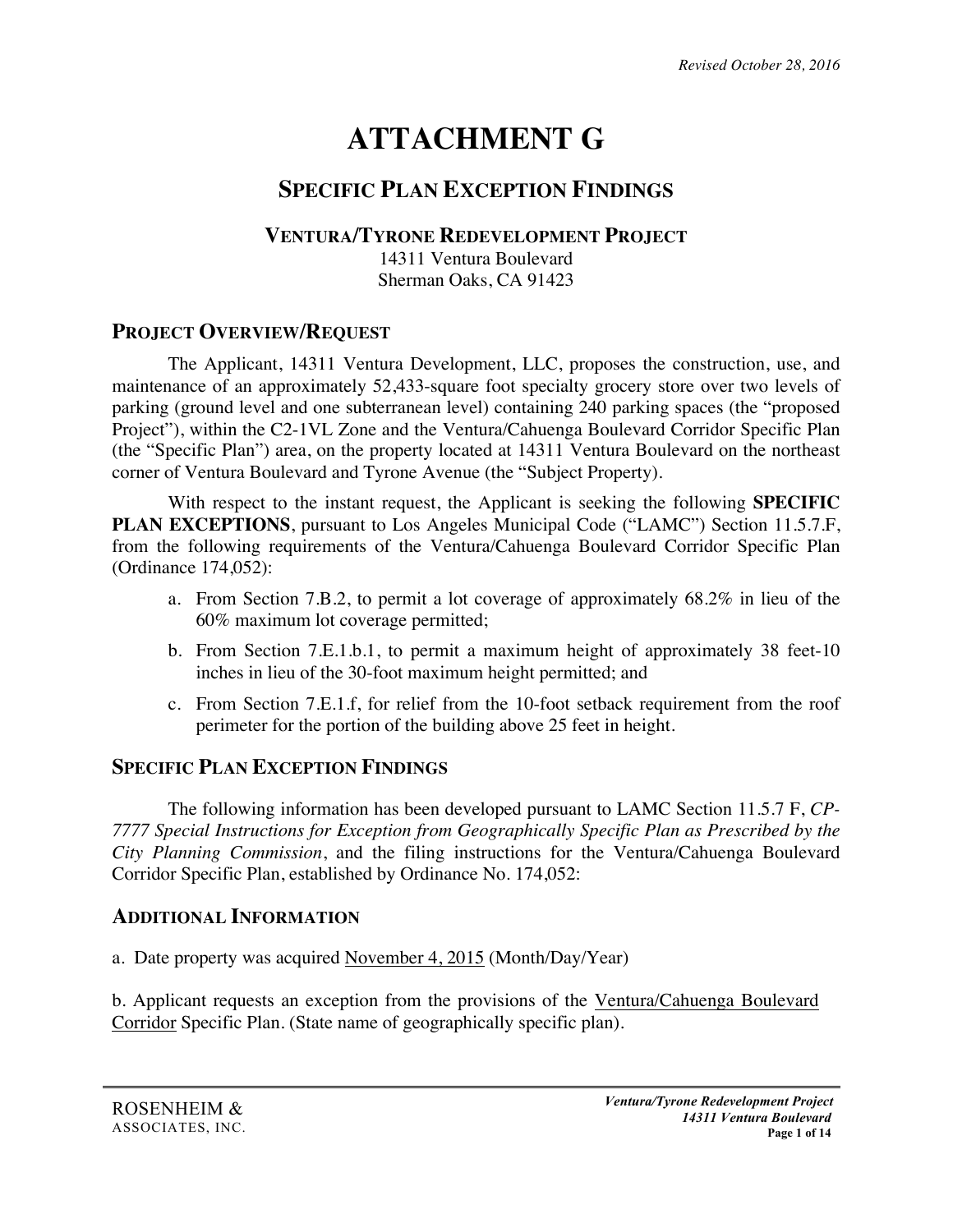c. From Section 7.B.2, to permit a lot coverage of approximately 68.2% in lieu of the maximum 60% lot coverage otherwise permitted; from Section 7.E.1.b.1, to permit a maximum height of approximately 38 feet -10 inches in lieu of the 30-foot maximum height otherwise permitted; and from Section 7.E.1.f, for relief from the 10-foot setback requirement from the roof perimeter for the portion of the building above 25 feet in height. (State the provision of the geographically specific plan from which the exception is being requested).

#### **1. That the strict application of the policies, standards and regulations of the geographically specific plan to the subject property would result in practical difficulties or unnecessary hardships inconsistent with the general purpose and intent of such specific plan.**

As it pertains to lot coverage, height and setback limits, the strict application of the Ventura/Cahuenga Boulevard Corridor Specific Plan ("the Specific Plan") would result in practical difficulties and unnecessary hardships that are inconsistent with the general purpose and intent of the Specific Plan. Other than the few provision exceptions being requested, the proposed Project (its use and development type) is substantially consistent with the purposes and intents of the Specific Plan. This proposed Project, however, would not be feasible and, therefore, could not meet the Specific Plan's intents and purposes without the granting of the requested exceptions.

The Subject Property is designated for General Commercial land uses under the applicable Sherman Oaks – Studio City – Toluca Lake – Cahuenga Pass Community Plan (the "Community Plan"). This designation corresponds to the C2 Zone, and is located within the Neighborhood and General Commercial Plan Designation area of the Specific Plan. Consequently, the Subject Property is predominantly zoned C2-1VL and the Project requires an associated Vesting Zone Change on a smaller portion of the Subject Property from the [Q]P-1VL to the C2-1VL Zone. This minor change for a small portion of the Subject property is consistent and in harmony with the General Commercial land use designation because, among other reasons, that designation promotes uses permitted in the C2 Zone, specifically grocery stores.

Furthermore, the Specific Plan defines the Neighborhood and General Commercial Plan designation as "a focal point for surrounding residential neighborhoods and containing a diversity of land uses, such as restaurants, retail outlets, grocery stores, child care facilities, small professional offices, community meeting rooms, pharmacies, religious facilities, and other similar services"<sup>1</sup>. Consistent with these intended uses, the proposed Project is a neighborhoodserving specialty grocery store that will provide goods and services for the surrounding multifamily and single-family residential neighborhoods as well as nearby businesses. The proposed Project will also replace the collision/auto body center and car wash which were most recently improved on the Subject Property and which are uses that are not desired within the Specific Plan area. As such, the proposed 52,433-square foot specialty grocery store significantly complies with the intent for the use of the Subject Property in the context of the General Plan and significantly complies with the intent of the Specific Plan.

 <sup>1</sup> Page 6, Section 4: Definitions, Ventura/Cahuenga Boulevard Corridor Specific Plan.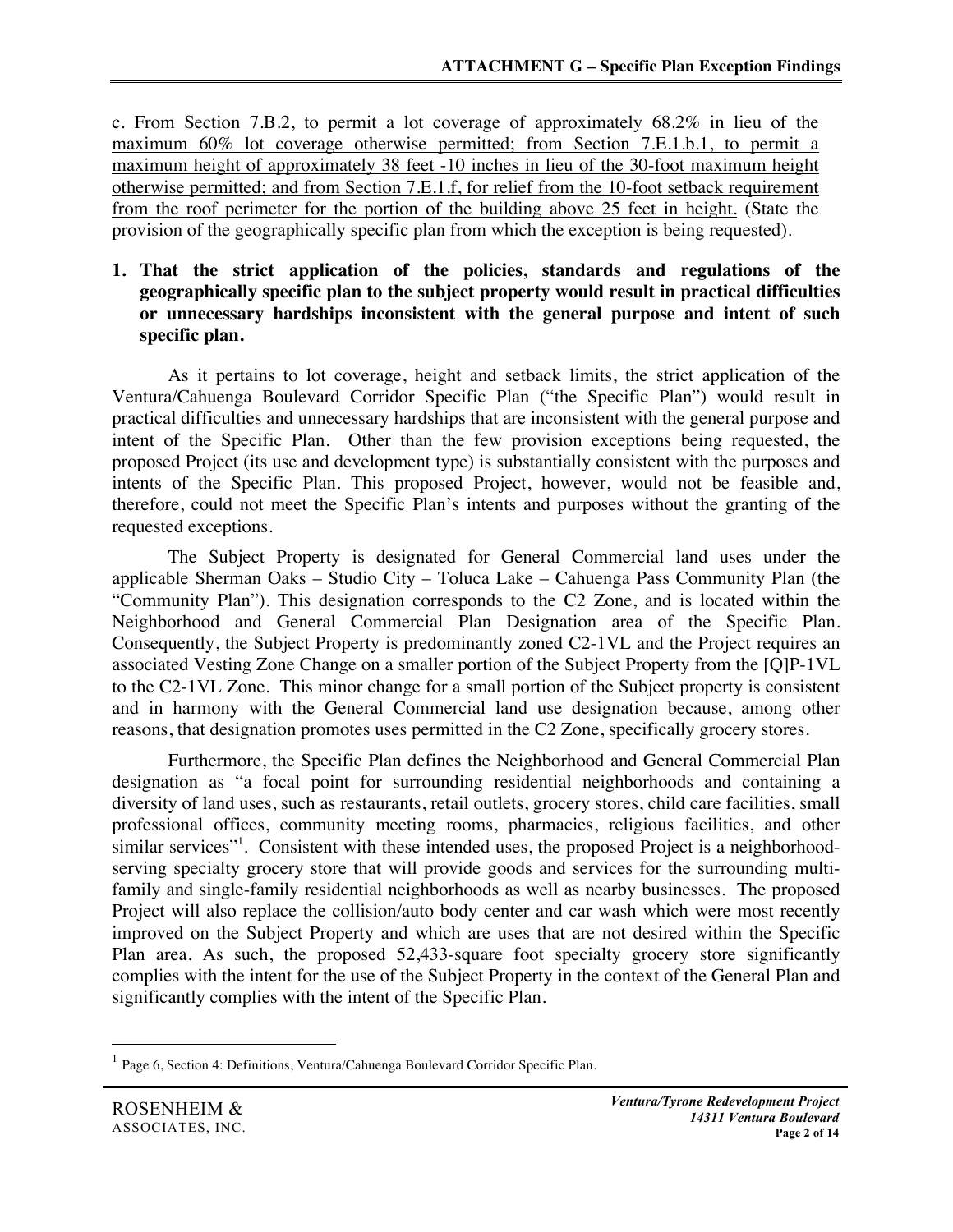The strict application of the lot coverage limitations of the Specific Plan would create unnecessary hardships for a proposed use that is consistent with the intent of the Specific Plan, and would create practical difficulties due to the unique physical constraints of the Subject Property and the operational and functional needs of the proposed use. The Subject Property is an irregular-shaped parcel of land with a lot area of approximately 82,514 square feet, prededication and including the 3,699-square foot area of the alley proposed to be merged with the Subject Property. The Subject Property has approximately 383 feet of frontage along Ventura Boulevard, and approximately 644 feet of frontage along the combined northwestern and northern property lines (approximately 369 feet of frontage along Tyrone Avenue and approximately 275 feet of frontage along Moorpark Street, east of the public alley). Portions of the Subject Property are bisected by a public alley, which runs from north to south and from east to west, requested to be merged with the Subject Property as part of the associated Vesting Tentative Tract Map No. 74577.<sup>2</sup> The Specific Plan limits lot coverage of the Subject Property to 60% and limits FAR to 1:1. While the proposed Project exceeds the permitted 60% lot coverage, it is well below the maximum permitted Floor Area Ratio (FAR) of 1:1, with a proposed FAR of approximately 0.66:1. The instant request for a Specific Plan Exception for 68.2% lot coverage in lieu of the 60% lot coverage permitted is necessary due to the substantial physical constraints of the Subject Property caused by its unusual shape and high water table. As opposed to being a regular shape which is typical of other properties, the Subject Property is irregular and unusually shaped with a curved frontage along Tyrone Avenue and a portion that extends further on the east-west axis along Moorpark Street, creating practical difficulties in accommodating the layout of the proposed grocery store and associated uses, including parking, ingress and egress points, and adequate loading areas. A high water table exists underneath the Subject Property which prevents the grocery store from physically going underground more than one level for parking beyond the approximate 14 feet proposed in the subterranean level and necessitates the additional required parking to be provided on the ground level.<sup>3</sup> Due to these conditions, there is no viable alternative option but to provide the grocery store on the podium level and encompass slightly more lot coverage than the 60% permitted.

The irregular and unusual shape of the Subject Property creates site-specific circumstances that present substantial practical difficulties for the proposed Project to adequately accommodate the grocery store and its ancillary areas for parking circulation and an enclosed loading dock that are essential to its normal functions. The building footprint for the proposed grocery store must be of an adequate size to permit its normal functions and operations, creating further physical constraints. The proposed Project's lot coverage is comprised of approximately

 $\overline{a}$ 

<sup>&</sup>lt;sup>2</sup> As part of the Vesting Tentative Tract Map No. 74577 and pursuant to LAMC Section 17.15, modifications/waivers of the dedication and widening requirements are requested along Ventura Boulevard and Tyrone Avenue. Per Section 10.C.2. of the Specific Plan, "(t)he procedures in LAMC Section 12.37 shall be followed" and "(t)he appeal procedure described in LAMC Section 12.37 I may...be used for review of improvements on the basis of claims that the requirements pose an unreasonable hardship". LAMC Section 12.37 H states, "All major and secondary highways and all collector streets shall be constructed and improved in accordance with the standards adopted by the City Planning Commission pursuant to LAMC 17.05-B insofar as such is practical and will not create an undue hardship." As LAMC Section 17.05 is part of the Article 7, Division of Land Regulations, the procedures under the Vesting Tentative Tract Map control for the modification/waiver requests.

<sup>&</sup>lt;sup>3</sup> According to Geotechnologies, Inc's Report, revised 3/8/16, groundwater was encountered between depths of 22 and 25 feet below ambient site grade.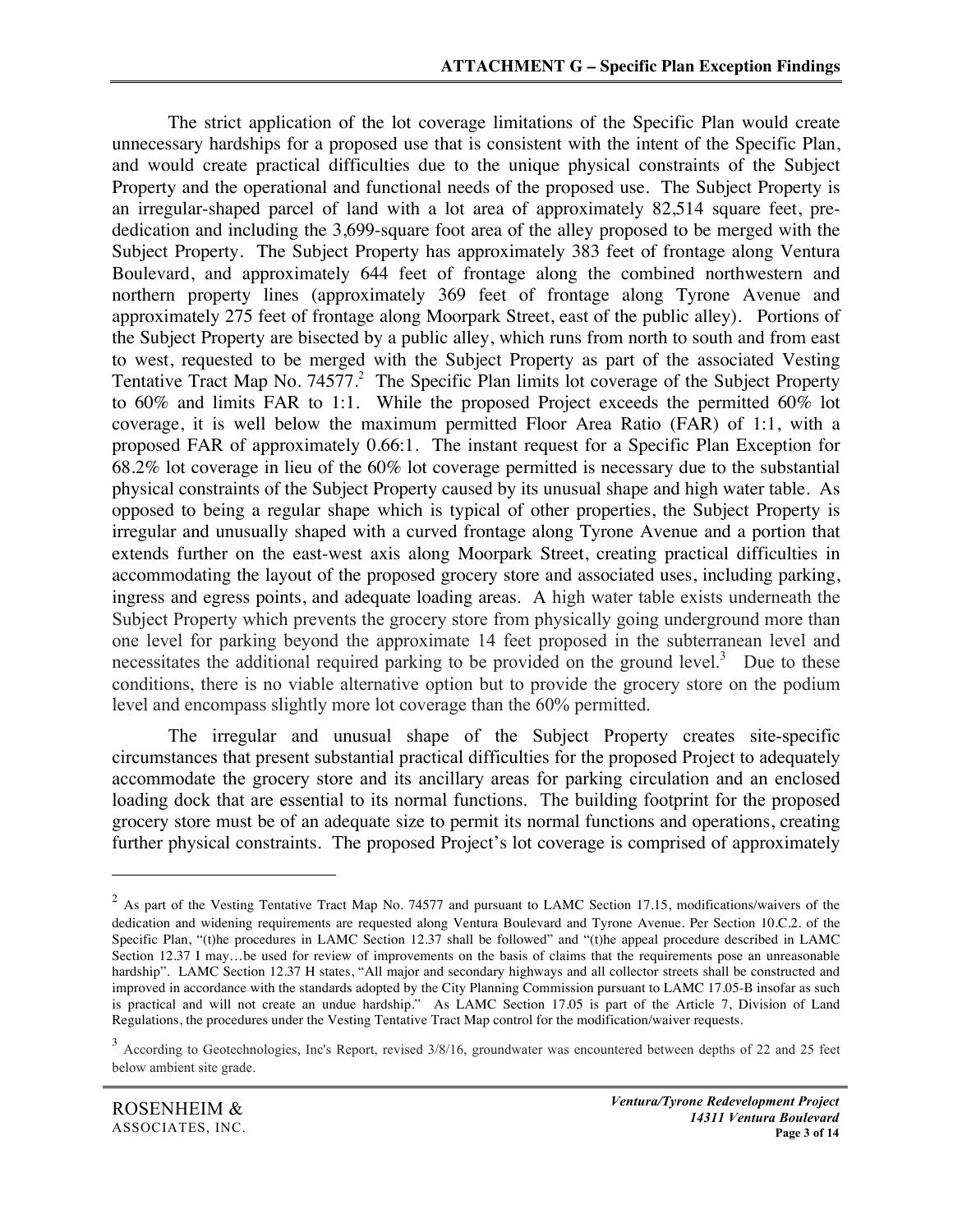52,433 square feet of floor area, 3,103 square feet for internal vertical circulation, and 740 square feet for the loading dock area, for a total of 56,276 square feet of building area on an approximately 82,514 square feet of lot area. These areas are essential to the grocery store's functions as they allow for the ingress and egress of patrons to the subterranean parking level, and for the loading and unloading of food and supply deliveries. With only 60% lot coverage permitted, the proposed grocery store would be further limited and would not function as intended because the building footprint for the proposed grocery store must be of adequate size and requires a certain floor layout to permit its normal operations. This is in part because a typical grocery store needs adequate floor area dedicated for the "back of house", where offices are located and preparation, unloading, and storage can take place. The sales portion of the grocery store and ancillary restaurant where patrons will shop and dine only contains approximately 37,915 square feet, which is only approximately 72% of the total floor area of the 52,433-square foot grocery store. The remaining 28% of the floor area contains the back of house. To ensure proper function of the grocery store, it is necessary for the back of us to be located on the same level as the sales floor.

The Applicant seeks an exception to reach a maximum height of approximately 38 feet-10 inches to accommodate the Subject Property's significant variation in the existing grade, as the Subject Property slopes downward from south to north. There is a variable grade difference on the Subject Property, where grade drops from the south (along Ventura Boulevard) to the north (along Moorpark Street) by approximately 6-7 feet. Given the significant grade differential, the height of the proposed building on Ventura Boulevard would reach approximately 32 feet above grade and the height on Moorpark Street would reach approximately 38 feet-10 inches above grade. This height exception is in lieu of the 30-foot maximum height otherwise permitted, but would allow for a height along Ventura Boulevard that is similar to the maximum existing height of approximately 31 feet-8 inches of the retail building to be demolished along Ventura Boulevard, and that is less than the 42 feet-2 inches height of the existing sign structure to be demolished and the approximately 40-foot high commercial strip mall across the street to the south on Ventura Boulevard. The height limitation for this area of the Specific Plan creates practical difficulties and unnecessary hardships because it does not consider sites which have a significant grade change and share property lines along three major streets. The Zoning Code requires building height to be measured from the lowest point of elevation of the finished surface of the ground, paving or sidewalk within the area between the building and the property line to the highest point of the roof, structure, or the parapet wall, whichever is highest. The 30-foot height limitation of the Specific Plan does not take sloping grade conditions into consideration.

In addition, part of the intent of the Specific Plan in limiting the height is to protect single-family residences adjacent to Ventura Boulevard from the impacts of large adjacent commercial buildings by limiting the massing of projects. The only residential use that is adjacent to the Subject property is a 3-story multifamily residential apartment building located across the street to the northwest, with no adjacent single-family residences. Review of the Specific Plan Section 2 (Purposes) illustrates that the proposed Project is consistent with the intent of the Specific Plan. Purposes D, E, and F demonstrate the importance of developing commercial property to be compatible with the surrounding area and addressing the needs of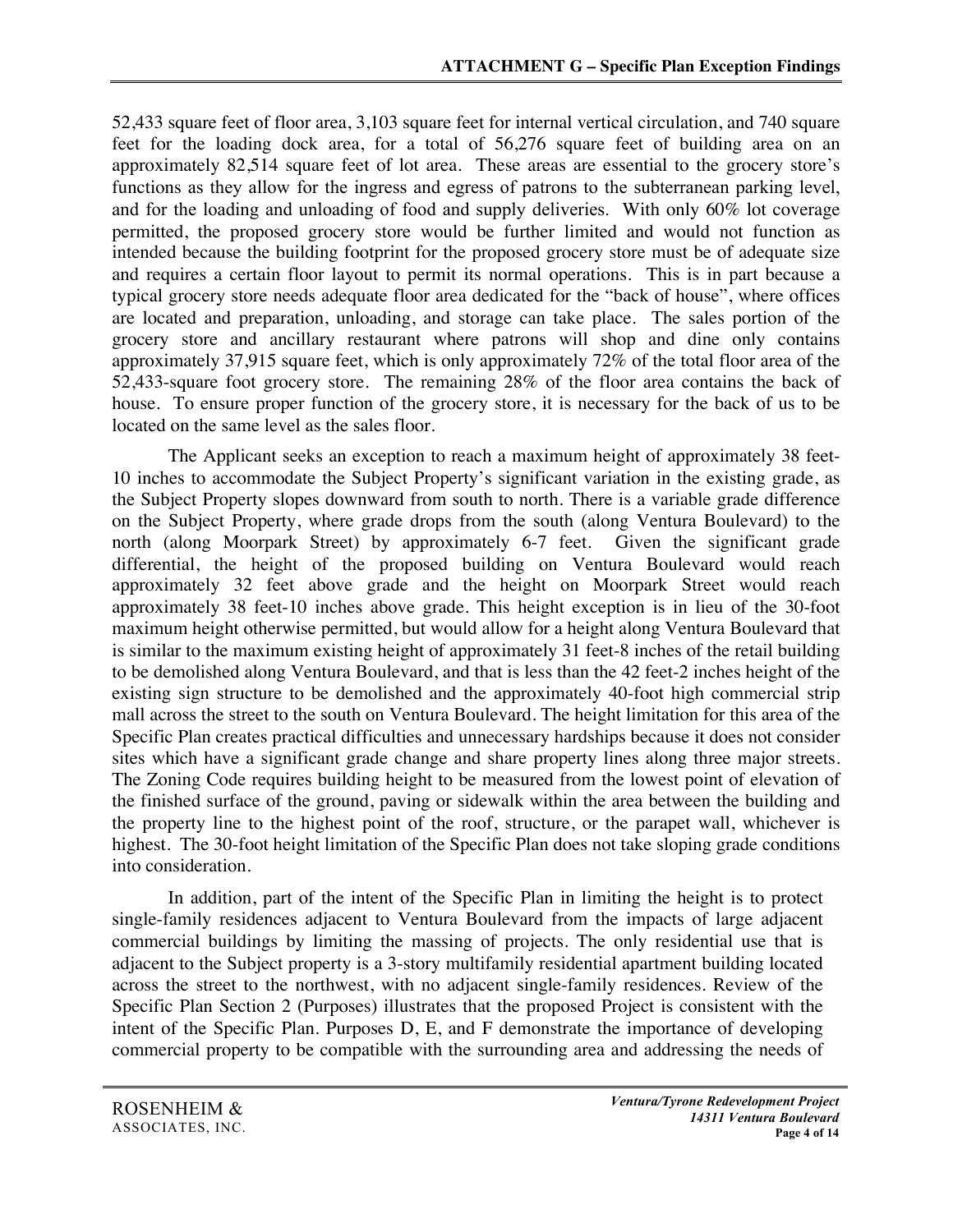the surrounding community. The Specific Plan contains building and site design standards to promote attractive commercial development and to limit the massing of development. These standards, including building height regulations, however, do not take into account the location and design of a project located on a uniquely-shaped property.

The proposed maximum height of 38 feet-10 inches is achieved on the portion of the Subject Property that fronts Moorpark Street, which varies approximately by 6-7 feet at a lower elevation than Ventura Boulevard to the south. The proposed Project will reach an approximate maximum height of 32 feet along Ventura Boulevard, as measured from the existing grade along the portion of the Subject Property that fronts Ventura Boulevard, and would be consistent with the heights of existing buildings in the surrounding neighborhood. The existing retail building to be demolished along Ventura Boulevard reaches a maximum height of approximately 31 feet-8 inches and the existing sign structure to be demolished reaches a maximum height of approximately 42 feet-2 inches, both exceeding the 30-foot height limitation of the Specific Plan. Thus, the Applicant proposes a comparable, but improved building height of 32 feet along Ventura Boulevard. The height, bulk, and mass of the proposed new building is compatible with the existing buildings within 300 feet of the Subject Property. The existing buildings directly to the east along Ventura Boulevard are approximately 30-32 feet in height while the existing strip mall and office building across Ventura Boulevard to the south are approximately 40 feet and 45 feet respectively, and the existing residential apartment building across the street to the northwest is a 3-story structure with additional roof top equipment/elevator machine room above it.

Furthermore, due to the unique grade differential, size and setback requirements of the Subject Property, any project constructed on the Subject Property would be limited in height, per the Specific Plan, to approximately 23-24 feet along Ventura Boulevard, where this Project has 353 feet of frontage. This substandard height would be inconsistent with the remaining structures in the immediate area, which range from 30 feet to 45 feet, not to mention the oddity of a structure that wide and that short. Therefore, in addition to the impracticality of building a sloped or slightly bi-level building to meet the 30-foot height limit, such a height discrepancy distorts and contravenes the Specific Plan's aesthetic and architectural intent.

The strict application of the Specific Plan's setback requirement for buildings in the Neighborhood and General Commercial Plan Designation Areas which abut a major or secondary highway and exceed 30 feet in height would also result in practical difficulties and unnecessary hardships that are inconsistent with the general purpose and intent of the Specific Plan. The requirement states that buildings in these locations may only exceed 30 feet in height, if for each 15-foot increment (or portion of that increment) above 25 feet, at least a 10foot setback from the roof perimeter is provided. Because of the proposed height and podium design of the Subject Property, the setback requirement would apply and require a setback of 10 feet on the southern, western, and northern sides of the building, creating a practical difficulty and unnecessary construction hardships for this unique site. For example, having a setback requirement mid-floor of the second level floor is not feasible, as a building setback is not possible with the proposed podium design and limited proposed building height. Furthermore, the setback would present difficulty in meeting the Code parking requirements.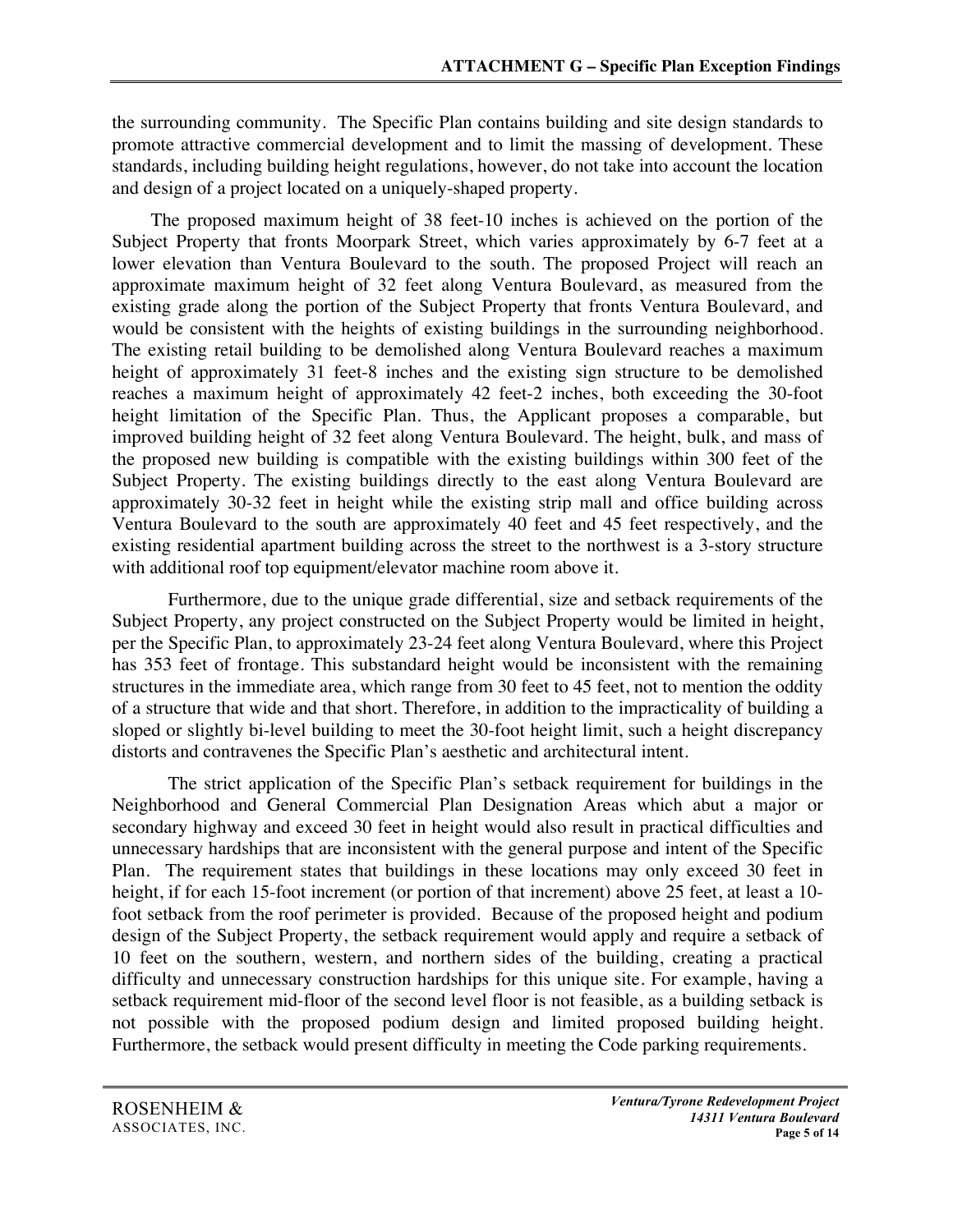The proposed Project has been thoughtfully designed to incorporate elements of the Sherman Oaks Streetscape Design Guidelines, including lighting, landscaping materials, on-site circulation and access, and the location of a covered loading dock and trash area. With the exception of the areas where deviations are requested under the Specific Plan Exceptions herein, the proposed Project substantially complies with all other applicable regulations of the Specific Plan, and is substantially consistent with its purposes and vision for development in this community.

Given the non-rectilinear shape of the Subject Property, high water table, required physical areas for the grocery store's operations to be functional, and the podium-level design, the strict application of the lot coverage, height and setback restrictions of the Specific Plan would make the proposed Project practically infeasible and this would be in direct conflict with the stated purposes and intents of the Specific Plan for this type of beneficial commercial use. As a whole, the proposed Project is in substantial conformance with the intent of the Specific Plan for a high-quality, neighborhood-serving grocery store that provides essential goods and services to the surrounding residential communities. As such, the increase in lot coverage from 60% to 68.2%, the increase in height from 30 feet to 38 feet-10 inches, and the deviation from the setback requirement are necessary to accommodate the essential areas that allow the grocery store to operate.

### **2. That there are exceptional circumstances or conditions applicable to the subject property involved or to the intended use or development of the subject property that do not apply generally to other property in the specific plan area.**

The unique and irregular shape and configuration of the Subject Property in combination with the practical physical requirements for the operations and functions of the proposed use are exceptional circumstances and conditions applicable to the Subject Property involved and the intended use of the Subject Property that do not apply generally to other property in the Specific Plan area. Finding No. 1 above details the physical configuration and constraints on the Subject Property with respect to the irregular shape, high water table that restricts additional parking underground, and needs of the proposed grocery store to provide all uses on one floor, which similarly present the Subject Property with exceptional conditions that do not generally apply to other property in the Specific Plan area.

There are exceptional circumstances applicable to the Subject Property that do not generally apply to other property in the Specific Plan area. The Subject Property is an irregular-shaped, approximately 1.89-acre area of land with frontage along three streets and is considered a through lot with front yards on Ventura Boulevard and Moorpark Street. Other adjacent commercial properties to the immediate east are not constrained by the physical limitations in terms of a unique shape and of being bounded by three streets. These exceptional circumstances and conditions make it infeasible to develop the Subject Property in conformance with the numerous regulations and restrictions imposed by the Specific Plan.

The Subject Property slopes downward from south to north, with an approximate 6-7 foot difference in elevation between Ventura Boulevard and Moorpark Street. Indeed, the proposed height of the Project is approximately 32 feet fronting on Ventura Boulevard, rising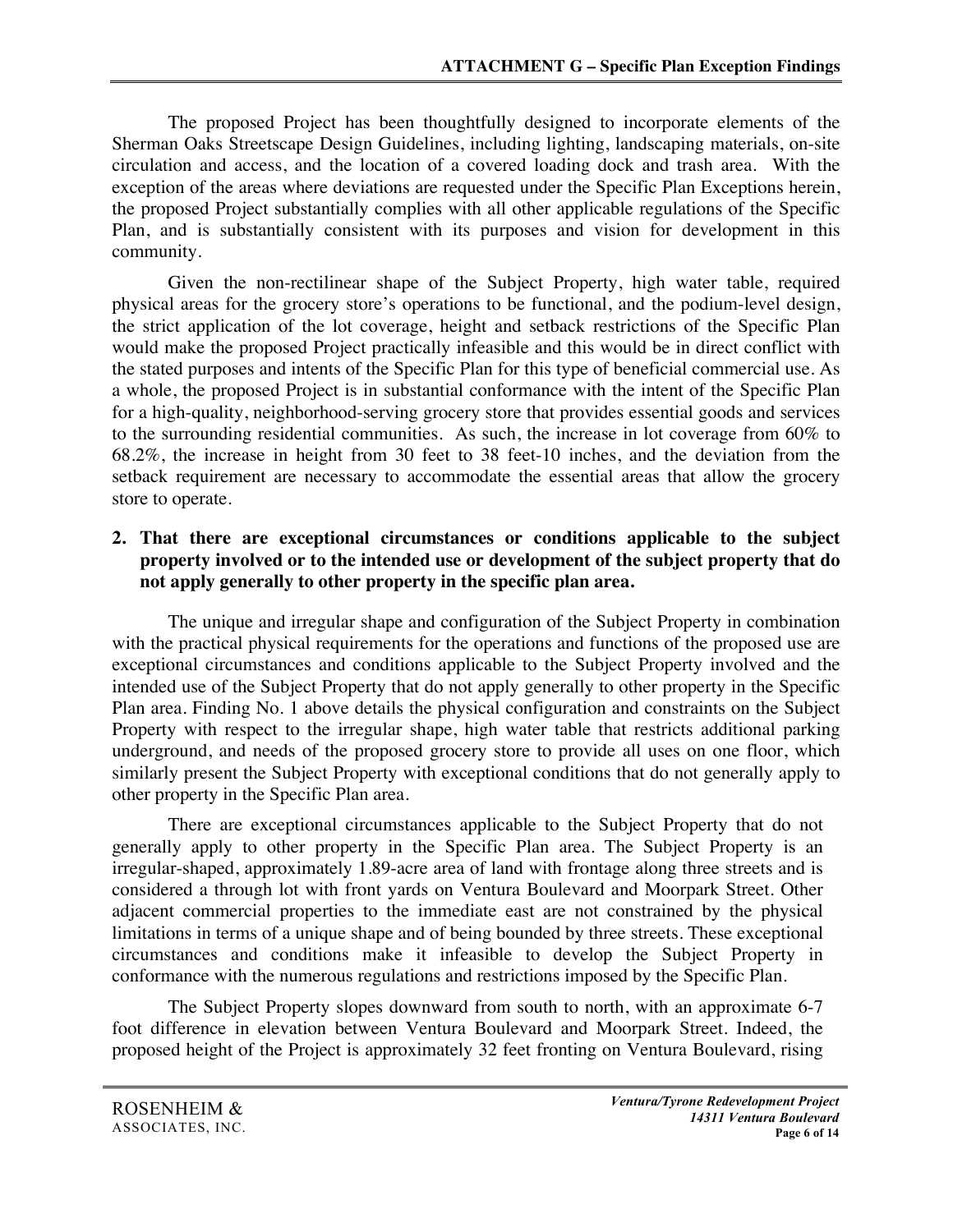to approximately 38 feet-10 inches where it fronts Moorpark Street. Due to the unique grade differential, any project constructed on the Subject Property would be limited in height per the Specific Plan to approximately 23-24 feet along Ventura Boulevard given that the 30-foot height limit must be measured from lowest adjacent grade which is located on Moorpark Street. This creates an exceptional circumstance since this substandard height is inconsistent with the remaining structures in the immediate area. An exception from the height limit of Specific Plan would permit a feasible commercial development, consistent with the design standards of the Specific Plan, while respecting the need to control the visual impacts of scale and massing from outside the site. As noted in Finding No. 1 above, the project's proposed height of 32 feet on Ventura Boulevard and 38 feet-10 inches on Moorpark Street would be compatible with other surrounding commercial and residential developments.

**3. That the exception from the geographically specific plan is necessary for the preservation and enjoyment of a substantial property right or use generally possessed by other property within the geographically specific plan in the same zone and vicinity, but which because of special circumstances and practical difficulties or unnecessary hardships is denied to the property in question.**

The instant requested exceptions for a lot coverage of 68.2% in lieu of the 60% permitted (a 13.6% increase), for a maximum height of 38 feet-10 inches in lieu of 30 feet, and for relief from the setback requirement at a building height of 25 feet are necessary for the preservation and enjoyment of a substantial property right or use generally possessed by other property within the geographically Specific Plan in the same zone and vicinity, but which because of special circumstances and practical difficulties or unnecessary hardships is denied to the property in question.

Due to the unusual non-rectilinear shape of the Subject Property, the necessary physical components of the proposed use, and the sloping land elevation of the Subject Property, there are practical difficulties in conforming to the maximum 60% lot coverage and 30-foot height limit permitted and the 10-foot building setback requirement at a building height of 25 feet. The substantial property right to develop a commercially designated property with a permitted use would be denied to the Subject Property without the granting the Specific Plan Exceptions. As previously discussed in Finding No. 1 above, the Subject Property's land use designation of General Commercial, zoning designation of C2-1VL, and Specific Plan land use designation of Neighborhood and General Commercial all permit and encourage neighborhood-serving commercial uses such as a grocery store on the Subject Property.

Similar height exceptions from the Ventura/Cahuenga Boulevard Corridor Specific Plan have been granted to other developments for very logical and practical reasons. In City Planning Case No. CPC-2003-6205-ZC-SPE-ZAA-SPR-SPP, an exception was granted for the development now existing near the northeast corner of Ventura Boulevard and Calhoun Avenue, one block to the east of the Subject Property, to permit a 54-foot in height building, including an architectural roof element of 58 feet, in lieu of the maximum 30-feet allowed. While the case referenced is for a mixed-use project with a substantially taller maximum height and a stepped design, that particular property is similar to the Subject Property in several ways – Both properties are similar in size (that property is approximately 1.9 acres in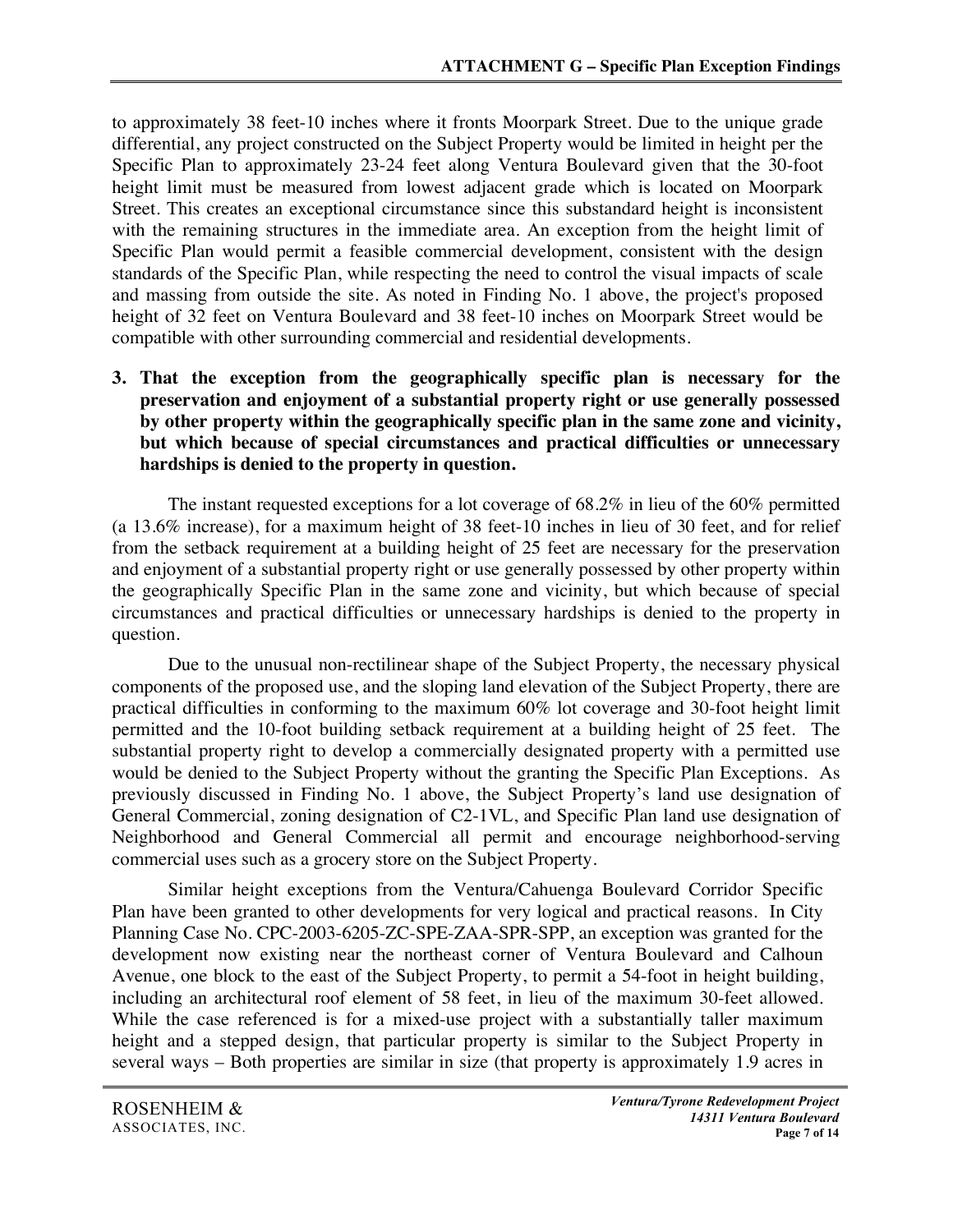size while the Subject Property is approximately 1.89 acres in size), both sites are through lots with front yards on both Ventura Boulevard and Moorpark Street, and both sites have sloping terrain that slopes downward from the south (Ventura Boulevard) to north (Moorpark Street). The City Planning Commission noted in its findings for the case that the property had an approximate 8.5-foot difference in elevation between Ventura Boulevard and Moorpark Street. In Case No. CPC-2003-6205-ZC-SPE-ZAA-SPR-SPP, the City Planning Commission made the following finding: "Due to the elevation change and size of the parcel, modifications to height, lot coverage and floor area ratio requirements would permit a feasible mixed use development while respecting the need to control the visual impacts of scale and massing from outside the site." More recently in 2010, Ralph's located on the northeast corner of Ventura Boulevard and Hazeltine, under City Planning Case No. CPC-2009-3462-ZC-CUB-SPE-SPP-SPR, was granted an exception to build a 48-foot building that was 1-foot taller than the preexisting building they replaced, in lieu of the 30-foot maximum height permitted. Similarly, the Ralph's project also has three street frontages, is through lot, and has an elevation difference of over 8 feet.

The requested height exception is necessary for the preservation and enjoyment of a use generally possessed by other properties in the same zone. As demonstrated in the City Planning Cases cited above, other projects within the same Specific Plan jurisdiction have been granted exceptions to exceed the permitted height limits for essentially the same reasons set forth in the subject application. Replacing the current buildings (collision/auto body and car wash) with a modern and architecturally appealing grocery store requires an exception from the Specific Plan in order to preserve a substantial property right. As stated previously, there are existing developments along Ventura Boulevard, within the very same vicinity of the Subject Property, with greater height than is proposed for the Project.

While other properties in the same zone, vicinity and Specific Plan area have recently enjoyed the property right to construct and maintain a grocery store without complying with each and every requirement of the Specific Plan, the practical physical constraints associated with the Subject Property would not permit this property right to be enjoyed by the Applicant without the requested increase in lot coverage and height and the requested relief from the setback provision. The Subject Property's irregular shape and site conditions, the physical needs of a typical grocery store, the need for additional height to accommodate sloping conditions on the Subject Property, and the thoughtful design of the proposed Project are the special circumstances necessitating the subject requests. Additionally, as previously stated, while the proposed Project will provide one level of subterranean parking, the soils analysis does not allow for an additional level of subterranean parking due to the high water table level. Without these site-specific circumstances that present practical difficulties and unnecessary hardships, the proposed grocery store would otherwise be easily accommodated physically on the Subject Property.

There are also properties within the same zone and vicinity that have received approvals to exceed the maximum permitted 60% lot coverage, including the Ralph' at Ventura and Hazeltine which was granted an adjustment, since conformance to this Specific Plan regulation has been acknowledged as a practical difficulty for several types of uses and site-specific conditions within the immediate area. As a result, this request is germane to the substantial property right enjoyed by those properties. Thus, due to the shape of the Subject Property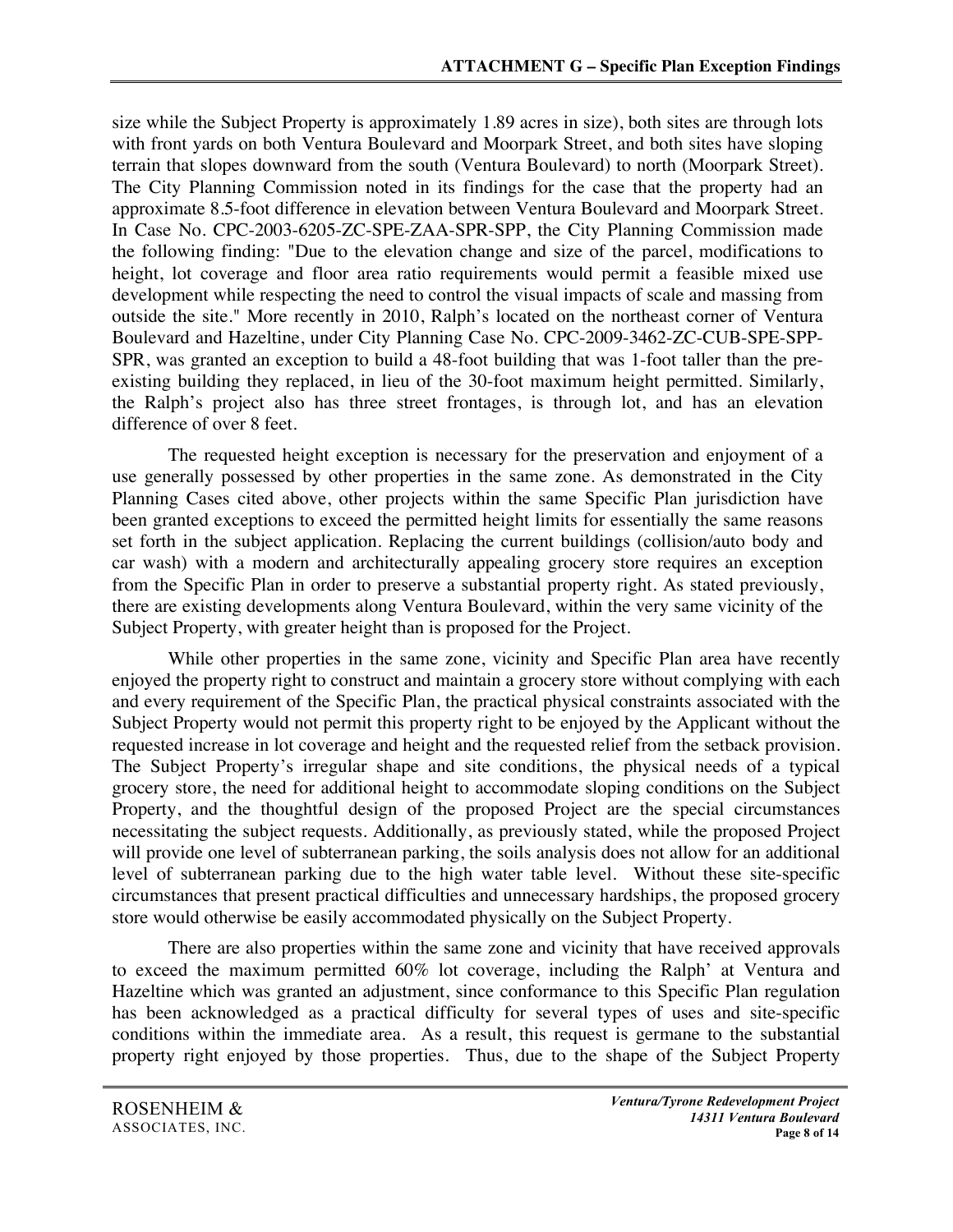necessitating additional lot coverage and the need for additional height, the physical needs of a typical grocery store, and the inability to provide fully subterranean parking, the Subject Property has special circumstances that limit the property right to construct a use permitted by the zoning and intents of the Specific Plan.

### **4. That the granting of the exception will not be detrimental to the public welfare or injurious to the property or improvements adjacent to or in the same vicinity of the subject property.**

The granting of the exceptions for a lot coverage of  $68.2\%$  in lieu of the  $60\%$  permitted, for a building height of 38 feet-10 inches in lieu of the 30 feet permitted, and for relief from the 10-foot setback requirement at the building's height of 25 feet will not be detrimental to the public welfare or injurious to the property adjacent to or in the same vicinity of the Subject Property because the proposed use of a high-quality, neighborhood-serving grocery store is consistent with the intents of the Specific Plan, and the proposed Project has been designed to be compatible with the adjacent mix of retail, commercial, and professional uses.

The proposed 68.2% lot coverage represents an increase of only approximately 13% over what is otherwise permitted, and the additional requested height and requested relief from the setback requirement triggered by an increase in height to accommodate sloping conditions is minute, and as such, will not create adverse impacts to the public welfare or surrounding improvements. The proposed Project has been designed to be compatible with the surrounding uses and built environment, which include one to three story structures occupied with car sales, car services, public library, restaurant, fitness, professional services, general retail, and parking uses. The abutting surrounding uses do not include sensitive uses, which might be negatively impacted by an increase in lot coverage. The existing built environment includes lot coverages that are consistent with the proposed lot coverage of the grocery store, and there are improvements within the immediate vicinity that have received approvals to exceed the permitted 60% lot coverage. Additionally, the proposed grocery store structure has been designed to be oriented towards the westernmost portion of the Subject Property at the corner of Ventura Boulevard and Tyrone Avenue, orienting the structure towards the established commercial boulevard. While the 10-foot setback provision will not be met at the 25-foot building height point of the proposed Project, landscaped setbacks and buffers will be provided at ground level in satisfaction of the Specific Plan.

Moreover, the Specific Plan Exceptions will not have any materially detrimental effects with regards to the massing of the building, aesthetics, or incompatibility with these surrounding uses. While the proposed Project exceeds the permitted 60% lot coverage, it is well below the maximum permitted Floor Area Ratio (FAR) of 1:1, with a proposed FAR of approximately 0.66:1. The proposed Project has also been thoughtfully designed to incorporate elements of the Sherman Oaks Streetscape Design Guidelines, including lighting, landscaping materials, on-site circulation and access, and the location of enclosed loading docks and trash. In fact, the instant request for increased lot coverage is precipitated by design choices that will also proactively mitigate any potential detrimental effects on the public welfare or existing improvements.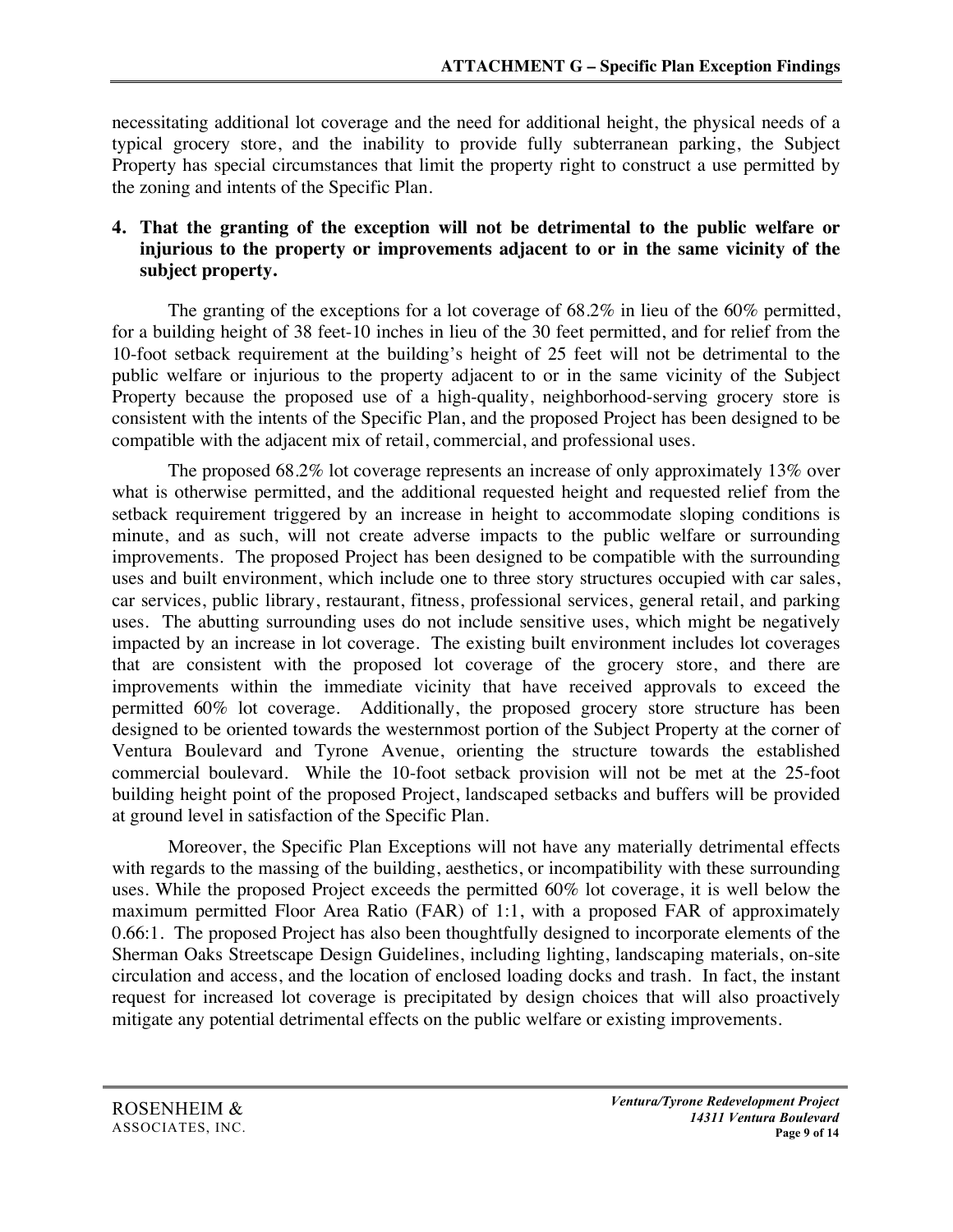While it is not a requirement of the LAMC or Specific Plan to enclose the 740-square foot loading dock, the proposed Project has chosen to do so in order to mitigate the potentially adverse impacts associated with loading, unloading, and delivery activities. As shown on the enclosed Ground Level Plan (Sheet A1.2), all truck maneuvers will occur within the Subject Property's boundaries, and the loading dock will be fully enclosed in order to diminish the potentially adverse impacts associated with these activities, such as sound and aesthetics. Additionally, the proposed Project will comply with permitted delivery hours, from 7:00 AM to 8:00 PM Monday through Friday, and 10:00 AM to 4:00 PM on Saturday and Sunday, and will include landscape screening around the parking structure to further reduce impacts to adjacent properties. This design is in harmony with the Sherman Oaks Streetscape Plan and Design Guidelines, and will ensure that the proposed Project will not have adverse impacts on the public welfare or improvements in the immediate vicinity.

Similarly, while it is not required to provide subterranean parking, and the Specific Plan allows surface parking lots, the proposed Project will provide an aesthetically pleasing parking configuration within one level of ground floor parking and one level of subterranean parking. Rather than providing open surface parking that does not contribute to the aesthetic character and built environment, the proposed Project will provide a ground floor parking area that will be adequately buffered and screened from adjacent rights-of-way and less intensive uses with sufficient planting material, including shrubs and trees within the setbacks that are incorporated with the landscaped design. In addition, the greater number of ingress and egress points that exist near the corners of Ventura Boulevard and Tyrone Avenue and Tyrone Avenue and Moorpark Street have been eliminated.

As shown on the enclosed Landscape Plan (Sheet LP1.0), the proposed Project will screen the parking structure from view with a variety of plants and trees. In total, the proposed Project will include 38 trees including on-site trees and trees in the public right-of-way, and will locate trees around the surface perimeter of the parking structure with minimal spacing between in order to adequately buffer it from adjacent uses. This landscaping will improve the overall aesthetics and functionality of the adjacent public right-of-way and improvements, as these trees will provide more shade and beautification and will foster and encourage more pedestrian activity. Additionally, the proposed parking and circulation plan will allow for safe ingress, egress, and traffic circulation within the parking areas of the Subject Property. The proposed Project and landscaped plan will be aesthetic improvements to the previous uses on the Subject Property, and as such, will not cause adverse impacts to the public welfare or existing improvements.

The additional lot coverage and height requested to accommodate the grocery store footprint and sloping conditions, as well as the requested relief from the setback provision, will not be materially detrimental to the public welfare or improvements in the same vicinity because the proposed Project has been designed to mitigate any potential negative impacts with the proposed site layout, building orientation and landscaping. Granting the exceptions for increased building height will vastly improve the architectural design of this commercial property. The proposed contemporary architecture with carefully selected façade elements, large windows, colors and materials creates beautiful aesthetics and softens the mass. The proposed podium style exposed parking elevations are articulated and softened with planters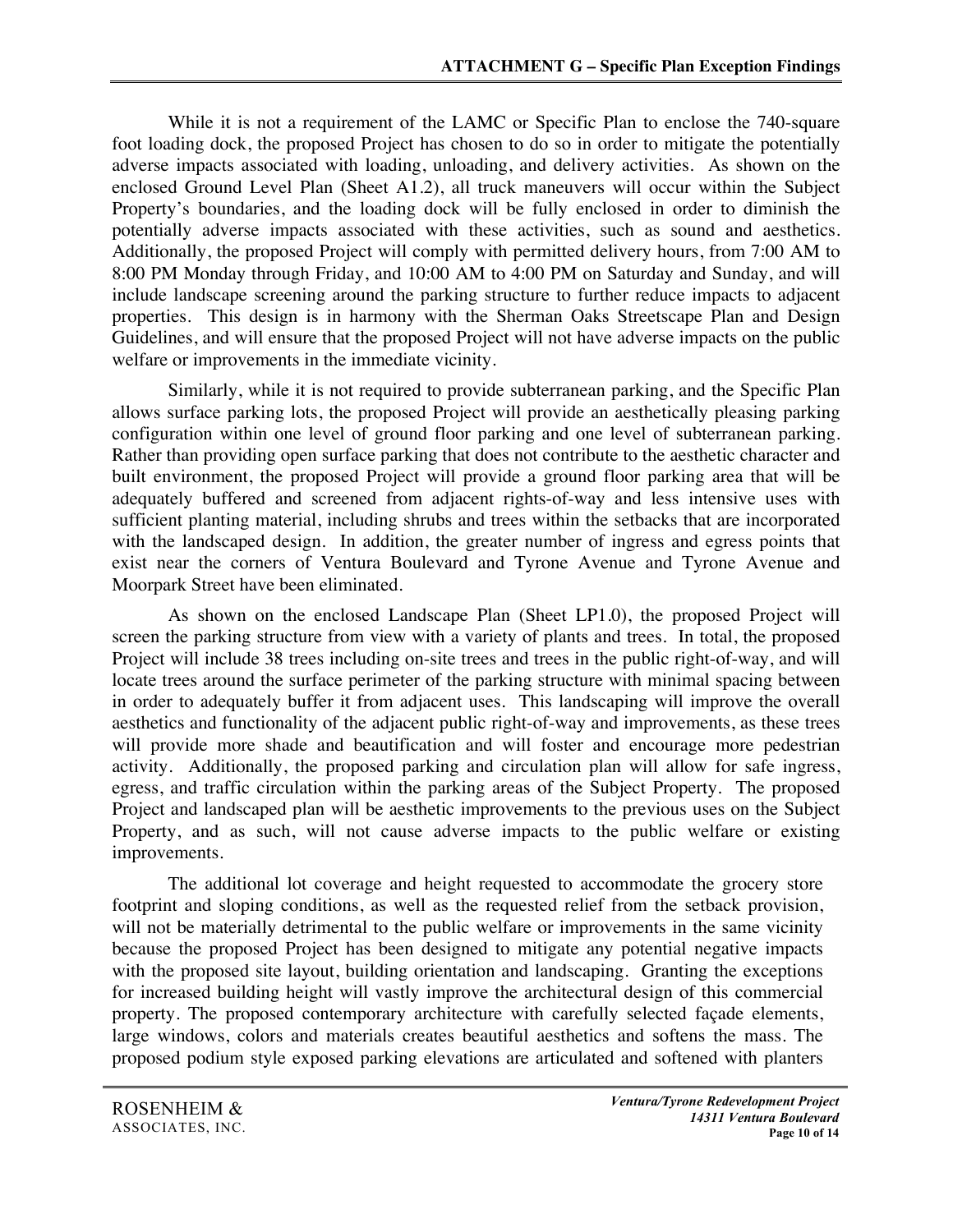and plush landscaping while still allowing daylight into the space. As a result of these design features, the proposed Project will not be detrimental to the public welfare or injurious to the adjacent property or improvements, but will, in fact, enhance the appeal and value of the neighborhood as compared to the older buildings this proposed Project replaces.

### **5. That the granting of the exception will be consistent with the principles, intent and goals of the geographically specific plan and any applicable element of the General Plan.**

The granting of the instant requests for exceptions from lot coverage, height limitation, and setback provisions would allow the construction of a neighborhood-serving specialty grocery store use that is in conformance with several elements of the General Plan, Community Plan, and Specific Plan. The Community Plan and Specific Plan are part of the Land Use Element of the General Plan, for which the proposed Project is also consistent (Please refer to *Attachment C – Vesting Tentative Tract Map Findings*, for a discussion of General Plan consistency in greater detail).

The proposed Specific Plan Exceptions that would allow for the construction of the grocery store are also consistent the Land Use Element of the General Plan, meeting several purposes of the applicable Sherman Oaks – Studio City – Toluca Lake – Cahuenga Pass Community Plan, as follows:

| $GOAL$ 2:         | A strong and competitive commercial sector which best serves the<br>needs of the community through maximum efficiency and<br>accessibility while preserving the historic commercial and cultural<br><i>character of the district.</i> |
|-------------------|---------------------------------------------------------------------------------------------------------------------------------------------------------------------------------------------------------------------------------------|
| Objective $2-1$ : | To conserve and strengthen viable commercial development.                                                                                                                                                                             |
|                   | <b>Policy 2-1.1:</b> New commercial uses shall be located in existing<br>established commercial areas or existing shopping centers.                                                                                                   |
|                   | <b>Policy 2-1.3:</b> Require that projects be designed and developed to<br>achieve a high level of quality, distinctive character, and<br>compatibility with existing uses and development.                                           |
|                   | <b>Policy 2-3.2:</b> New development needs to add to and enhance the<br>existing pedestrian street activity.                                                                                                                          |
|                   | <b>Policy 2-3.3:</b> Ensure that commercial infill projects achieve<br>harmony with the best of existing development.                                                                                                                 |
| Objective $2-4$ : | To enhance the appearance of commercial districts.                                                                                                                                                                                    |
|                   | <b>Policy 2-4.1:</b> Require that any proposed development be designed<br>to enhance and be compatible with adjacent development.                                                                                                     |
|                   | <b>Policy 2-4.2:</b> Preserve community character, scale, and<br><i>architectural diversity.</i>                                                                                                                                      |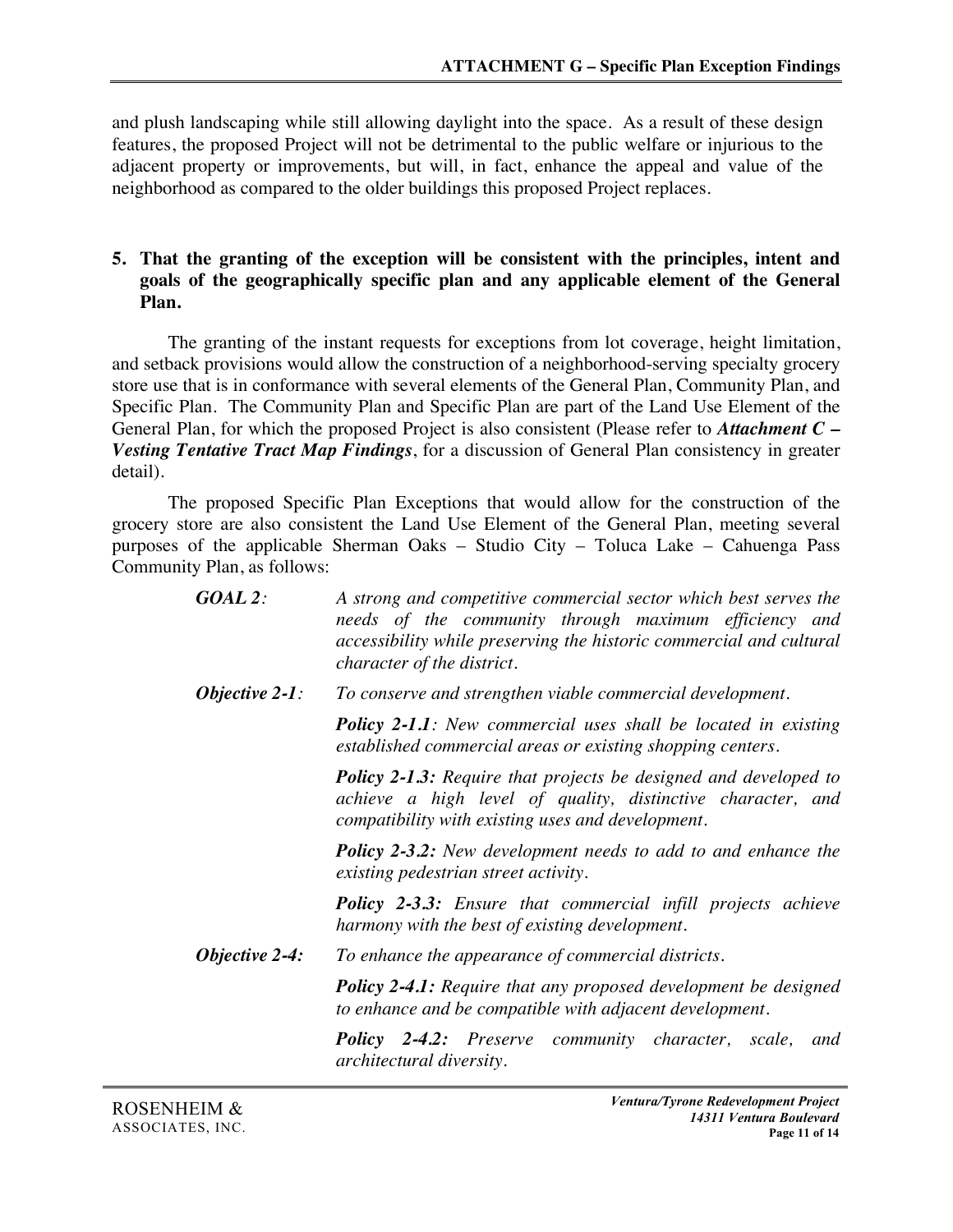*Policy 2-4.3: Improve safety and aesthetics of parking areas in commercial areas.*

*GOAL 15: A sufficient system of well designed and convenient on-street parking and off-street parking facilities throughout the plan area.*

*Objective 15-1: To provide parking in appropriate locations in accord with Citywide standards and community needs.*

> *Policy 15-1.3: New parking lots and new parking garages shall be developed in accordance with design standards.*

The Specific Plan Exceptions that would permit the proposed Project are in harmony with the goal to create a strong and competitive commercial sector, as the proposed specialty grocery store is a commercial use that will revitalize this portion of the Ventura Boulevard commercial corridor and serve the members of the community. The proposed Project is also consistent with the intent to locate a neighborhood-serving commercial use on an infill parcel of land located within an existing commercial corridor, rather than encroaching on residentially zoned land. As a result, the proposed Project will help to preserve the character of the district, and will be an aesthetic and economic improvement for this portion of the commercial corridor. The proposed specialty grocery store will meet the demand for organic, natural, and health foods, and will provide healthy market competition for existing grocery stores in the vicinity, strengthening the viability of the local economy. The P Zone that the proposed Project will eliminate would not have permitted the proposed viable commercial development, in direct contrast to the stated goals and objectives of the Community Plan and the Community Plan designation of the Subject Property.

Additionally, the proposed new specialty grocery store has been designed to be compatible with the adjacent properties and mix of commercial, retail, service, and professional uses, and to enhance the existing built environment along this corridor. The proposed Project will substantially improve the aesthetic value of the Subject Property with landscaping, highquality building materials, and a thoughtful design that encourages the utilization of multi-modal transportation with pedestrian oriented-entrances and a combined total of 52 long-term and shortterm bicycle parking spaces. The new, modernized grocery store will screen the ground floor level parking areas with screening materials and extensive landscaping that are consistent with the Specific Plan and Sherman Oaks Streetscape Plan and Design Guidelines. Moreover, the proposed restaurant component of the Project will help activate this corner, with an outdoor eating area located on the corner of Ventura and Tyrone.

The Project will incorporate sufficient off-street parking facilities for the proposed uses on site, with 240 parking spaces proposed. The proposed Project will also provide safe and convenient vehicular ingress and egress, with driveway entrances on Ventura Boulevard and Moorpark Street situated away from the intersections of Ventura Boulevard and Tyrone Avenue and Tyrone Avenue and Moorpark Street, and will provide a fully enclosed loading dock area in order to mitigate any potential negative impacts associated with grocery unloading activities. As part of the instant request, the Project will merge a portion of the adjacent public alley with the Subject Property, but will maintain the existing function and circulation of the public alley by providing a private alley/easement for public use and access.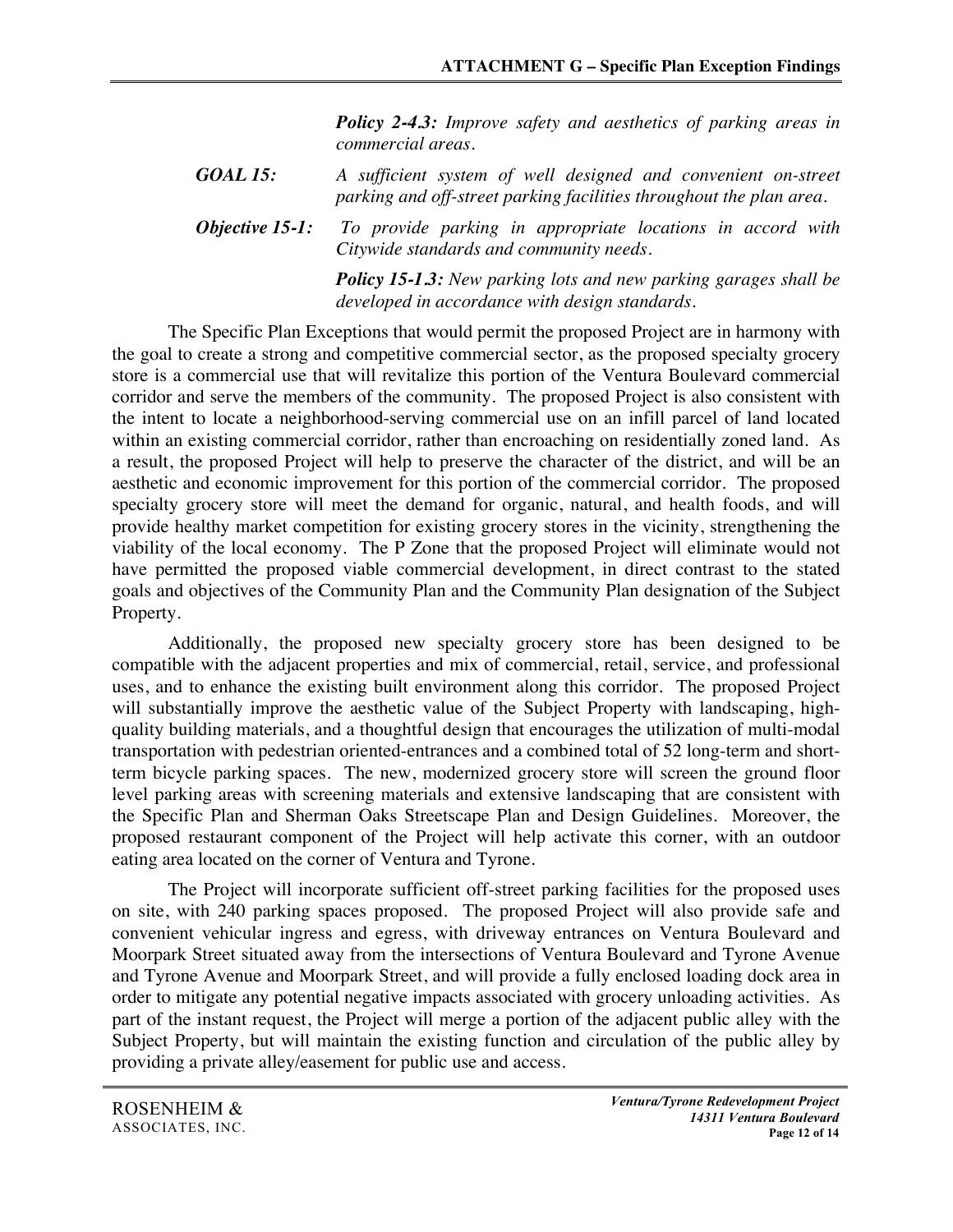The Ventura/Cahuenga Boulevard Corridor Specific Plan also sets forth purposes for the uses and types of development desired for the community. The proposed Project is consistent with the following applicable purposes:

- *Purpose A: To assure that an equilibrium is maintained between the transportation infrastructure and land use development in the Corridor and within each separate community of the Ventura/Cahuenga Boulevard Corridor Specific Plan area.*
- *Purpose C: To provide building and site design guidelines to promote attractive and harmonious multi-family and commercial development.*
- *Purpose D: To assure a balance of commercial land uses in the Specific Plan area that will address the needs of the surrounding communities and greater regional area.*
- *Purpose G: To enhance the plan area landscaping by providing guidelines and a process for a coordinated landscaping program of public and private property for the Specific Plan's communities.*
- *Purpose H: To promote an attractive pedestrian environment which will encourage pedestrian activity and reduce traffic congestion.*

The Subject Property is Community Plan designated for General Commercial land uses by the Community Plan, which corresponds to the proposed C2-1VL Zone, and is located within the Neighborhood and General Commercial Plan Designation area of the Specific Plan. With regards to use, the Specific Plan only limits, regulates, and prohibits certain uses that are not desired for the type of development and services envisioned for the plan area, such as automotive uses, and drive-through establishments. The Subject Property is located within a Pedestrian Development District of the Specific Plan, which specifically does not permit these types of uses. Other than these identified uses, the Specific Plan defers to the uses permitted by the underlying zone and land use designation set forth in the regulations of the LAMC.

The proposed Project for an approximately 52,433-square foot grocery store on 1.89 acres is in harmony with the Subject Property's land use designation of General Commercial as well as the C2-1VL Zone. As part of the instant request, the Applicant is seeking a Vesting Zone Change on a portion of the Subject Property from the [Q]P-1VL to the C2-1VL Zone, consistent with the zoning designation of the remainder of the Subject Property and the Community Plan designation. Since the General Commercial land use designation promotes uses permitted in the C2 Zone, and the C2 Zone allows grocery stores, the proposed Project is in harmony with the intended land uses for the Subject Property. The proposed Project will also replace the uses that most recently existed on site and are in the process of being demolished, including a collision/auto body center and car wash, which are uses that are not desired within the Specific Plan area.

The Specific Plan defines the Neighborhood and General Commercial Plan designation as "a focal point for surrounding residential neighborhoods and containing a diversity of land uses, such as restaurants, retail outlets, grocery stores, child care facilities, small professional offices, community meeting rooms, pharmacies, religious facilities, and other similar services".